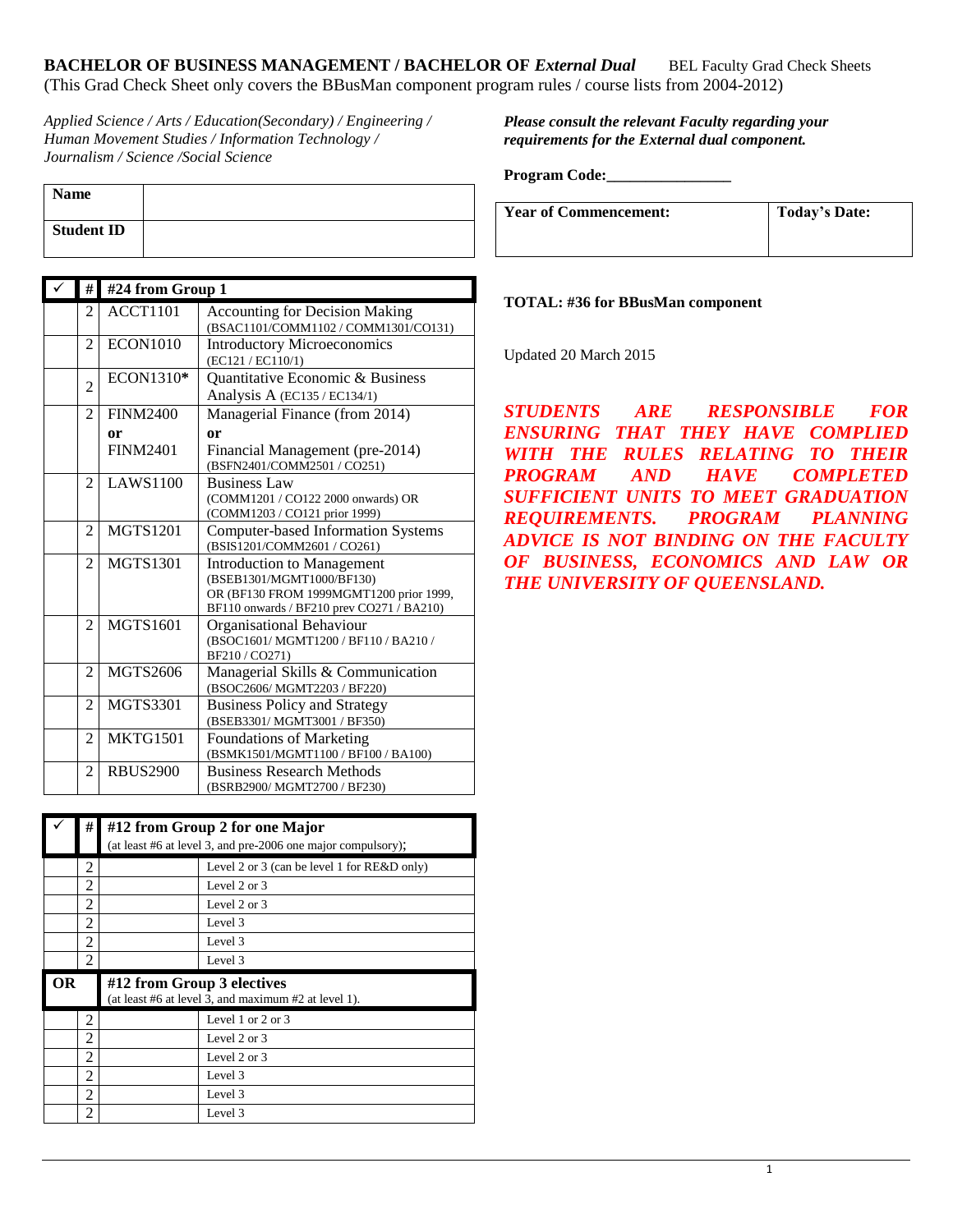| <b>MAJORS</b><br>#12 from Group 2 for one Major |                                |                                                              |  |  |
|-------------------------------------------------|--------------------------------|--------------------------------------------------------------|--|--|
|                                                 |                                | (at least #6 at level 3, and pre-2006 one major compulsory). |  |  |
|                                                 |                                |                                                              |  |  |
|                                                 | <b>Advertising</b> (from 2010) |                                                              |  |  |
| #                                               | $#12$ (at least #6 at level 3) |                                                              |  |  |
| #4 from                                         |                                |                                                              |  |  |
| 2                                               | ADVT2509                       | (MKTG3502)                                                   |  |  |
| 2                                               | ADVT3505                       | (MKTG3505)                                                   |  |  |
| #8 from                                         |                                |                                                              |  |  |
| 2                                               | ADVT2506                       | (MKTG2506)                                                   |  |  |
| 2                                               | <b>ADVT2510</b>                | (ORGC2602)                                                   |  |  |
| 2                                               | ADVT2511                       | (ORGC3621)                                                   |  |  |
| 2                                               | ADVT3506                       | (ORGC3608)                                                   |  |  |
| 2                                               | ADVT3507                       | (ORGC3622)                                                   |  |  |
| 2                                               | ADVT3508                       | (RBUS3906)                                                   |  |  |

|            | <b>Business Economics</b> (from 2008) |                                      |                                             |  |
|------------|---------------------------------------|--------------------------------------|---------------------------------------------|--|
| ✓          | #                                     | $\#12$ (at least #6 at level 3)      |                                             |  |
| $#10$ from |                                       |                                      |                                             |  |
|            | $\overline{c}$                        | <b>ECON2410</b>                      |                                             |  |
|            | $\mathfrak{D}$                        | <b>ECON2420</b>                      |                                             |  |
|            | $\mathfrak{D}$                        | <b>ECON3220</b>                      |                                             |  |
|            | $\overline{c}$                        | <b>ECON3430</b>                      | (sem 1/08 only - may take ECON3550 in lieu) |  |
|            | $\mathfrak{D}$                        | <b>ECON3440</b>                      |                                             |  |
| $#2$ from  |                                       |                                      |                                             |  |
|            | 2                                     | ECON2060 or                          |                                             |  |
|            |                                       | ECON2200 or                          |                                             |  |
|            |                                       | ECON2540 or                          |                                             |  |
|            |                                       | <b>ECON2800</b>                      |                                             |  |
|            |                                       | <b>Business Economics</b> (pre-2008) |                                             |  |
|            | #                                     | $#12$ (at least #6 at level 3)       |                                             |  |
| #4 from    |                                       |                                      |                                             |  |
|            | 2                                     | <b>ECON2400</b>                      |                                             |  |
|            | $\mathfrak{D}$                        | <b>ECON2420</b>                      |                                             |  |
|            | #8 from                               |                                      |                                             |  |
|            | 2                                     | <b>ECON2200</b>                      |                                             |  |
|            | $\mathfrak{D}$                        | <b>ECON2700</b>                      |                                             |  |
|            | $\mathfrak{D}$                        | <b>ECON2800</b>                      |                                             |  |
|            | $\mathfrak{D}$                        | <b>ECON3220</b>                      |                                             |  |
|            | 2                                     | <b>ECON3430</b>                      |                                             |  |
|            | 2                                     | <b>ECON3440</b>                      |                                             |  |

| eBusiness                                                                                                 |                |                 |                                                |  |
|-----------------------------------------------------------------------------------------------------------|----------------|-----------------|------------------------------------------------|--|
|                                                                                                           | #              |                 | $#12$ (at least #6 at level 3)                 |  |
|                                                                                                           | $\mathfrak{D}$ | <b>INFS2233</b> | (compulsory pre-2006)<br>(BSIS2203 / COMM2901) |  |
|                                                                                                           | $\overline{2}$ | <b>INFS2244</b> | (compulsory pre-2006)<br>(BSIS2204 / COMM2902) |  |
|                                                                                                           | 2              | <b>MGTS3204</b> | (compulsory pre-2006)<br>(BSIS3204 / COMM3904) |  |
|                                                                                                           | 2              | <b>MGTS3205</b> | (compulsory pre-2006)<br>(BSIS3205 / COMM3905) |  |
|                                                                                                           | 2              | <b>MGTS3207</b> | (BSIS3207 / MGMT3305)                          |  |
|                                                                                                           | 2              | <b>MGTS3208</b> | (from 2006)                                    |  |
| Previous courses are only applicable if you were enrolled in this<br>program during the specified year/s. |                |                 |                                                |  |

|  | program and meg me speelfed fearist |                                           |
|--|-------------------------------------|-------------------------------------------|
|  | <b>ACCT3201</b>                     | (pre-2006) (BSIS3201 / COMM3603 / CO362)  |
|  | 2 LAWS5151                          | $(pre-2006)$                              |
|  | MKTG2506                            | $(\text{pre-2006})$ (BSMK3506 / MGMT2105) |

# **General Management** (pre-2006)

Level 2 and 3 courses listed in BBusMan St Lucia majors. This major cannot be taken in conjunction with any other major.

| # | $#12$ (at least #6 at level 3) |              |
|---|--------------------------------|--------------|
|   |                                | Level 2 or 3 |
|   |                                | Level 2 or 3 |
| ◠ |                                | Level 2 or 3 |
|   |                                | Level 3      |
|   |                                | Level 3      |
|   |                                | Level 3      |

#### **Human Resource Management and Industrial Relations**  (pre-2007)

|           | #              | $#12$ (at least #6 at level 3) |                               |
|-----------|----------------|--------------------------------|-------------------------------|
| $#4$ from |                |                                |                               |
|           | 2              | <b>MGTS2604</b>                | (BSOC2604 / MGMT2201 / BF213) |
|           | $\mathfrak{D}$ | <b>MGTS2607</b>                | (BSOC2607 / MGMT2204 / BF240) |
| $#8$ from |                |                                |                               |
|           | 2              | <b>MGTS2603</b>                | (BSOC2603 / MGMT2200 / BF212) |
|           | $\mathcal{L}$  | <b>MGTS3601</b>                | (BSOC3601 / MGMT3000 / BF310) |
|           | $\mathfrak{D}$ | <b>MGTS3602</b>                | (BSOC3602 / MGMT3201 / BF320) |
|           | 2              | <b>MGTS3603</b>                | (BSOC3603 / MGMT3202 / BF311) |
|           | 2              | <b>MGTS3604</b>                | (BSOC3604 / MGMT3203 / BF312) |
|           | $\mathfrak{D}$ | <b>MGTS3605</b>                | (BSOC3605 / MGMT3204 / BF340) |

# **Human Resources** (from 2007)

| #              | $\#12$ (at least #6 at level 3) |                               |
|----------------|---------------------------------|-------------------------------|
| #4 from        |                                 |                               |
| 2              | <b>MGTS2604</b>                 | (BSOC2604 / MGMT2201 / BF213) |
| 2              | <b>MGTS2607</b>                 | (BSOC2607 / MGMT2204 / BF240) |
| $#8$ from      |                                 |                               |
| 2              | MGTS2603                        | (BSOC2603 / MGMT2200 / BF212) |
| 2              | <b>MGTS3601</b>                 | (BSOC3601 / MGMT3000 / BF310) |
| $\mathfrak{D}$ | MGTS3602                        | (BSOC3602 / MGMT3201 / BF320) |
| 2              | MGTS3603                        | (BSOC3603 / MGMT3202 / BF311) |
| $\mathfrak{D}$ | MGTS3604                        | (BSOC3604 / MGMT3203 / BF312) |
| 2              | <b>MGTS3605</b>                 | (BSOC3605 / MGMT3204 / BF340) |
| $\mathfrak{D}$ | <b>MGTS3606</b>                 |                               |
| 2              | <b>MGTS3607</b>                 |                               |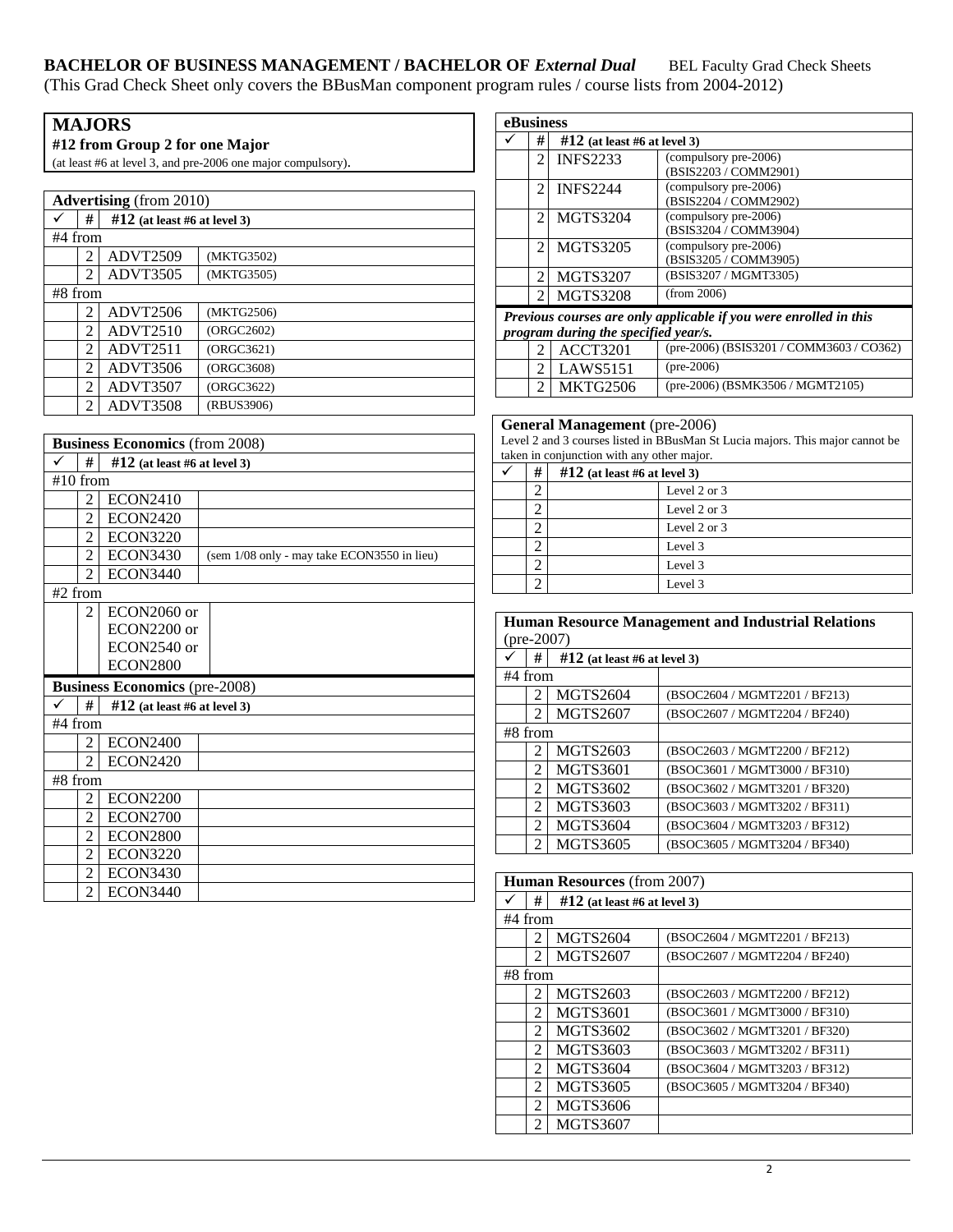| <b>International Business</b> |                             |                                      |                                                                   |
|-------------------------------|-----------------------------|--------------------------------------|-------------------------------------------------------------------|
|                               | #                           | $\#12$ (at least #6 at level 3)      |                                                                   |
|                               | $\mathfrak{D}$              | <b>IBUS2301</b>                      | (BSEB2301 / MGMT2400 / BF260)                                     |
|                               | 2                           | <b>IBUS2302</b>                      | (BSEB2302)                                                        |
|                               | 2                           | <b>IBUS3303</b>                      | (BSEB3303 / MGMT3400 / BF360)                                     |
|                               | $\mathfrak{D}$              | <b>IBUS3304</b>                      | (BSEB3304 / MGMT3401 / BF361)                                     |
|                               | $\mathcal{D}_{\mathcal{L}}$ | <b>IBUS3305</b>                      | (BSEB3305 / MGMT3402 / BF363)                                     |
|                               | $\mathfrak{D}$              | <b>IBUS3306</b>                      | (BSEB3306 / MGMT3403)                                             |
|                               | 2                           | <b>IBUS3309</b>                      | (from 2010)                                                       |
|                               | 2                           | <b>MGTS3606</b>                      | (from 2010)                                                       |
|                               |                             |                                      | Previous courses are only applicable if you were enrolled in this |
|                               |                             | program during the specified year/s. |                                                                   |
|                               | $\mathcal{L}$               | <b>IBUS3308</b>                      | $(2006 - 2009)$                                                   |
|                               | $\mathfrak{D}$              | <b>MGTS3606</b>                      | (pre-2006) (BSOC3606 / MGMT3205 / BF341)                          |
|                               | 2                           | <b>MKTG2504</b>                      | (pre-2006) (BSMK2504 / MGMT2103 / BF203)                          |
|                               | 2                           | MGTS3606                             | $(2006 - 2009)$                                                   |
|                               |                             | or                                   |                                                                   |

| <b>Management and Organisations (pre-2007)</b> |                |                                |                               |
|------------------------------------------------|----------------|--------------------------------|-------------------------------|
|                                                | #              | $#12$ (at least #6 at level 3) |                               |
| #4 from                                        |                |                                |                               |
|                                                | 2              | <b>MGTS2603</b>                | (BSOC2603 / MGMT2200 / BF212) |
|                                                | 2              | <b>MGTS3601</b>                | (BSOC3601 / MGMT3000 / BF310) |
| $#8$ from                                      |                |                                |                               |
|                                                | 2              | <b>MGTS2604</b>                | (BSOC2604 / MGMT2201 / BF213) |
|                                                | $\mathfrak{D}$ | <b>MGTS2607</b>                | (BSOC2607 / MGMT2204 / BF240) |
|                                                | 2              | <b>MGTS3602</b>                | (BSOC3602 / MGMT3201 / BF320) |
|                                                | $\mathfrak{D}$ | <b>MKTG2501</b>                | (BSMK2501 / MGMT2100 / BF200) |
|                                                | $\mathfrak{D}$ | <b>POLS2407</b>                |                               |
|                                                | $\mathfrak{D}$ | <b>TIMS3302</b>                | (BSEB3302 / MGMT3002 / BF351) |

MKTG2504

| <b>Marketing</b>                                                  |                |                                      |                                          |
|-------------------------------------------------------------------|----------------|--------------------------------------|------------------------------------------|
|                                                                   | #              | $\#12$ (at least #6 at level 3)      |                                          |
| #4 from                                                           |                |                                      |                                          |
|                                                                   | $\mathfrak{D}$ | <b>MKTG2501</b>                      | (compulsory from 2010)                   |
|                                                                   |                |                                      | (BSMK2501 / MGMT2100 / BF200)            |
|                                                                   | 2              | <b>MKTG3501</b>                      | (compulsory from 2010)                   |
|                                                                   |                |                                      | (BSMK3501 / MGMT3100 / BF300)            |
| #8 from                                                           |                |                                      |                                          |
|                                                                   | $\overline{c}$ | <b>MKTG2505</b>                      | (from 2010)                              |
|                                                                   | $\mathfrak{D}$ | <b>MKTG2508</b>                      | (from 2007)                              |
|                                                                   | $\mathfrak{D}$ | <b>MKTG2511</b>                      | (from 2010)                              |
|                                                                   | $\mathfrak{D}$ | <b>MKTG3503</b>                      | (from 2007) (MGMT3102)                   |
|                                                                   | $\mathfrak{D}$ | <b>MKTG3504</b>                      | (BSMK3504 / MGMT3104 / BF333)            |
|                                                                   | $\mathfrak{D}$ | <b>MKTG3509</b>                      | (from 2010)                              |
| Previous courses are only applicable if you were enrolled in this |                |                                      |                                          |
|                                                                   |                | program during the specified year/s. |                                          |
|                                                                   | 2              | <b>MKTG2502</b>                      | (pre-2007) (BSMK2502 / MGMT2101 / BF201) |
|                                                                   | $\mathfrak{D}$ | MKTG2503                             | (pre-2010) (BSMK2503 / MGMT2102 / BF202) |
|                                                                   | 2              | <b>MKTG2504</b>                      | (pre-2010) (BSMK2504 / MGMT2103 / BF203) |
|                                                                   | $\mathfrak{D}$ | <b>MKTG2506</b>                      | (pre-2007) (BSMK2506 / MGMT2105)         |
|                                                                   | 2              | MKTG3502                             | (pre-2010) (BSMK3502 / MGMT3101 / BF301) |
|                                                                   | 2              | <b>MKTG3505</b>                      | $(2007 - 2009)$                          |

| <b>Physical Activity</b> (pre-2014 BExSS/BBusMan dual students only) |                |                                |            |  |
|----------------------------------------------------------------------|----------------|--------------------------------|------------|--|
|                                                                      | #              | $#12$ (at least #6 at level 3) |            |  |
|                                                                      | #4 from        |                                |            |  |
|                                                                      | 2              | <b>HMST2190</b>                |            |  |
|                                                                      | $\mathfrak{D}$ | <b>HMST3103</b>                |            |  |
|                                                                      | $\mathfrak{D}$ | <b>HPRM3000</b>                |            |  |
|                                                                      | $#8$ from      |                                |            |  |
|                                                                      | 2              | ADVT3505                       | (MKTG3505) |  |
|                                                                      | $\mathfrak{D}$ | <b>MGTS2603</b>                |            |  |
|                                                                      | $\mathfrak{D}$ | <b>MGTS2604</b>                |            |  |
|                                                                      | 2              | MKTG3503                       | (MGMT3102) |  |
|                                                                      | 2              | <b>TIMS3302</b>                |            |  |

| <b>Real Estate and Development</b> |                |                                |                                              |
|------------------------------------|----------------|--------------------------------|----------------------------------------------|
|                                    | #              | $#12$ (at least #6 at level 3) |                                              |
|                                    | 2              | <b>LAWS2000</b>                | (REDE2200)                                   |
|                                    | 2              | <b>REDE1100</b>                |                                              |
|                                    | 2              | <b>REDE3100</b>                |                                              |
|                                    | 2              | <b>REDE3101</b>                |                                              |
|                                    | $\mathfrak{D}$ | <b>REDE3200</b>                |                                              |
|                                    | $\mathfrak{D}$ | <b>REDE3201</b>                |                                              |
| Additional for full accreditation  |                |                                |                                              |
|                                    | 2              | GEOG2000                       | Not applicable, exceeds program requirements |
|                                    | 2              | <b>PLAN1001</b>                | Not applicable, exceeds program requirements |
|                                    | $\mathfrak{D}$ | <b>REDE1300</b>                | Not applicable, exceeds program requirements |
|                                    | 2              | <b>REDE2201</b>                | Not applicable, exceeds program requirements |
|                                    | $\mathfrak{D}$ | <b>REDE3102</b>                | Not applicable, exceeds program requirements |
|                                    | 2              | <b>REDE3202</b>                | Not applicable, exceeds program requirements |

| <b>Sustainability</b> |                |                                |                        |
|-----------------------|----------------|--------------------------------|------------------------|
|                       | #              | $#12$ (at least #6 at level 3) |                        |
| #4 from               |                |                                |                        |
|                       | 2              | <b>TIMS3302</b>                | (compulsory from 2013) |
|                       | $\mathfrak{D}$ | <b>TIMS3309</b>                | (compulsory from 2013) |
| $#8$ from             |                |                                |                        |
|                       | 2              | <b>ENVM2100</b>                | (from 2013)            |
|                       | 2              | <b>ENVM2200</b>                | (from 2013)            |
|                       | $\mathfrak{D}$ | <b>ENVM2522</b>                |                        |
|                       | 2              | <b>ENVM2524</b>                |                        |
|                       | 2              | <b>ENVM3524</b>                |                        |
|                       | $\mathfrak{D}$ | <b>ENVM3525</b>                | (from 2013)            |
|                       | 2              | <b>ENVM3526</b>                |                        |